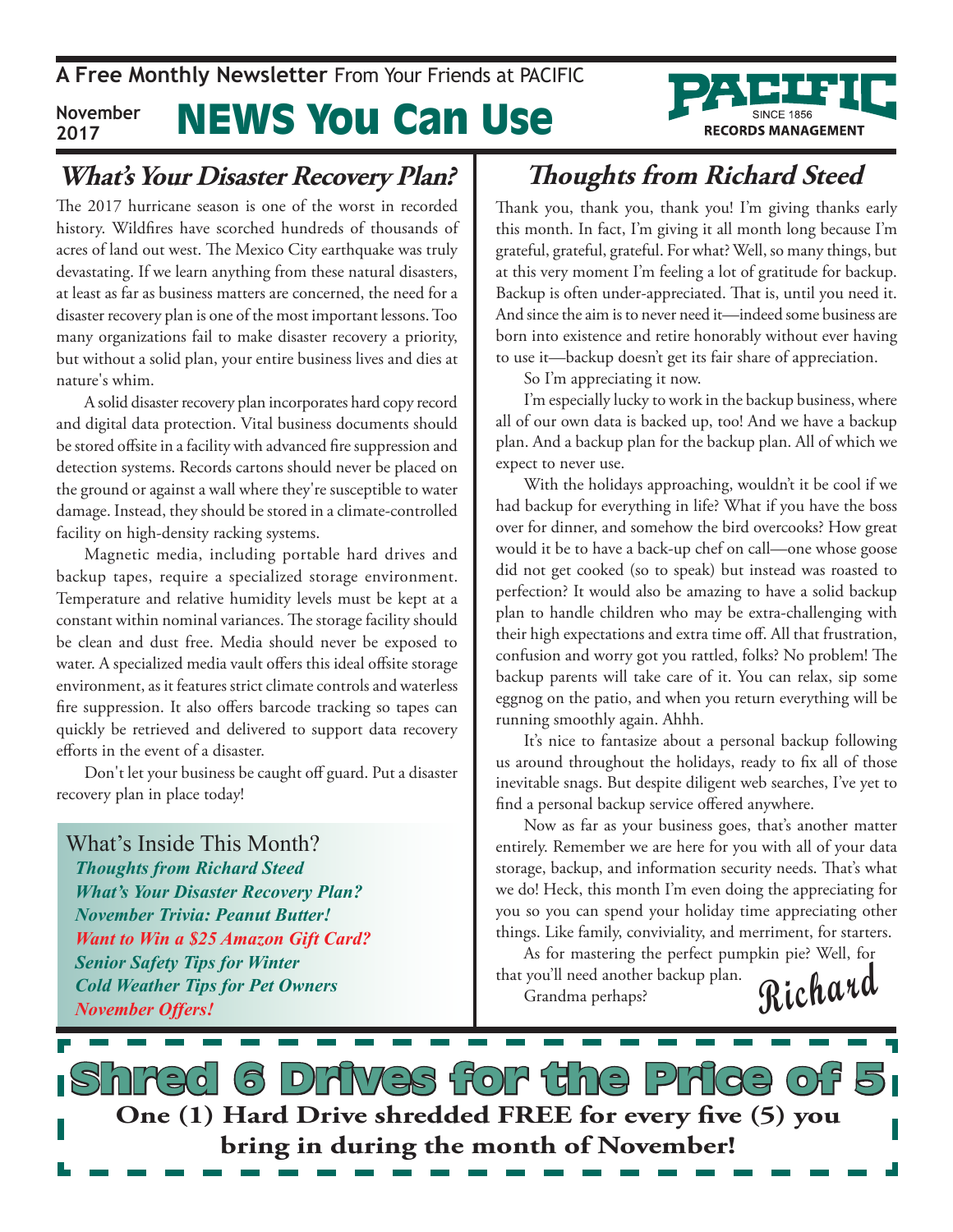# **November Service Awards**

Celebrating Pacific Employee Anniversaries

**14 years** Vladimir Makarov

**10 years** Gabriel Pereira

#### **4 years** Phillip Guerrero

**3 year** Anthony Martinezv

## **November Trivia: Peanut Butter!**

November is Peanut Butter Lovers' Month. Test how much you know about this popular bread spread with this trivia quiz.

- 1. What is the most popular brand of peanut butter sold in the world?
- 2. How many peanuts are in an 18 ounce jar of peanut butter?
- 3. How much peanut butter does the average American household consume in a year?
- 4. How many peanut butter sandwiches will the average American child eat by the time he or she graduates from high school?
- 5. Jimmy Carter was one of two peanut farmers who have been elected president of the United States. Who was the other?
- 6. What is arachibutyrophobia?
- 7. Where is the largest peanut butter factory in the world?
- 8. True or false: Peanuts are not actually nuts at all.
- 9. How many peanut butter sandwiches will one acre of peanuts make?
- 10. What part of the peanut plant can be used in kitty litter, wallboard, fireplace logs, paper, and animal feed? *Answers on back page!*

# **Quick Tips: Safety**

What kind of door is the best to protect your home and family from intruders? All exterior doors should be solid core wood or metal to withstand excessive force. They should have a deadbolt lock with a minimum one-inch throw and tamper proof hinges. Be sure that all strike plates and frames are anchored to the home's main construction. If the frame shows signs of warping, cracking, or wear and tear, consider replacing these parts. Finally, make sure that the main entrance door has a wide angle (180 degree) viewer or peephole.

## **November Holidays and Events**

#### **Daily Observances:** 1 All Saint's Day

2 All Soul's Day

3 Housewife's Day 4 Book Lovers Day 4 King Tut Day 5 Gunpowder Day 6 Saxophone Day 7 U.S. General Election Day 8 Dunce Day 9 Chaos Never Dies Day 10 Forget-Me-Not Day 11 Veteran's Day 12 Chicken Soup for the Soul Day 13 Caregiver Appreciation Day 13 Sadie Hawkins Day 13 World Kindness Day 14 Operating Room Nurse Day 14 World Diabetes Day 14 Young Readers Day 15 America Recycles Day 15 National Philanthropy Day 16 Great American Smokeout 16 International Tolerance Day 17 Take A Hike Day 17 World Peace Day 18 National Adoption Day 19 Have a Bad Day Day 20 Universal Children's Day 21 False Confession Day 22 Go For a Ride Day 23 Eat a Cranberry Day 23 National Cashew Day 23 Thanksgiving 24 Evolution Day 25 National Parfait Day 26 Shopping Reminder Day 27 Pins and Needles Day 28 Red Planet Day 29 Square Dance Day 30 Stay At Home Because You Are Well Day **Monthly Observances:** Peanut Butter Lovers' Month National Model Railroad Month National Novel Writing Month Native American Heritage Month National Sleep Comfort Month Aviation History Month Child Safety Protection Month International Drum Month

The material contained in this newsletter is for informational purposes only and is based upon sources believed to be reliable and authoritative; however, it has not been independently verified by us. This newsletter should not be construed as offering professional advice. For guidance on a specific matter, please consult a qualified professional.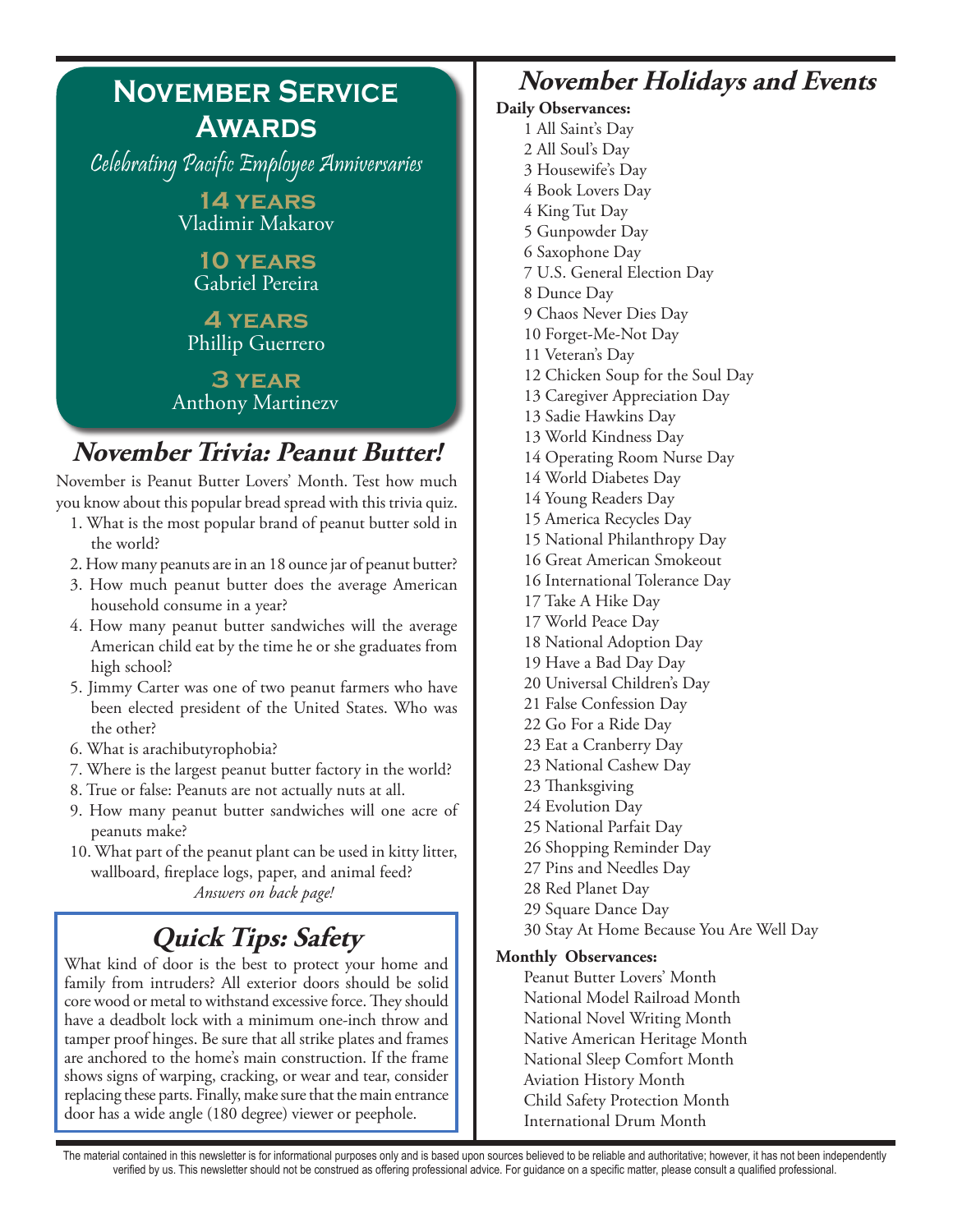# PacBlog

#### **Everything You Need to Know about Data Destruction**

PacBlog is the monthly web log of Pacific Records Storage To read this month's installment, please click the title below.

#### https://pacific-records.com/ everything-need-know-data-destruction

You may also access the PacBlog at the URL below. There you will find this month's installment along with archives of previous installments.

**http://pacific-records.com/category/pacnews**

### **Have A Question For Us?**

We love to hear from all our good friends and clients who enjoy reading our monthly newsletter. If you have a question related to off-site document storage, shredding, media vaulting, or document imaging, please feel free to give us a call or send us an email.

**(888) 893-6054 or info@pacific-records.com**

### **Do You Want To Win A \$25 Amazon Gift Card?**



Each month we'll give you a new challenge of some type. All those who reply with a correct answer are eligible to win. At the end of the month we'll draw a lucky name.

Here is this month's challenge: What do you get when you divide the circumference of a jack-o-lantern by its diameter?

**Last Month's Answer to:** *TOI'MWN*

#### **Last month's Winner: Danielle Alm PORTER SCOTT** "I'M IN TOWN"

Email your answer to **info@pacific-records.com**

## **Quick Tips: Food**

While it may seem obvious, it is important to know what your family eats most. It can be tempting to stock up on items that are a good deal, but if you don't eat much of that food, it will go bad before you get to it all. One good way to know what you eat often is to keep a record of your food purchases for a month. You may find that you go through five pounds of rice, but only two pounds of flour. Once you have a clear idea of your food consumption, you can make good decisions about what to stock up on and what to only buy sparingly.

#### **Green Living: Non-food Uses for Olive Oil**

We're familiar with olive oil in relation to cooking, but is has many other uses. Some of which may help you avoid the need for toxic, environmentally harmful chemicals.

After polishing copper or brass, rub it with a little olive oil to slow down the reoccurrence of tarnish. You can also use olive oil to clean steel: apply sparingly and buff with a soft cloth. Rub small amounts of olive oil into wooden cutting boards to help prevent cracking, and to repel stains. You can remove paint from hair or skin, too: in place of mineral spirits, dab a cotton ball dipped in olive to the affected area. Use it as an alternative for lubricating hinges, un-jamming zippers, and shining shoes!



"You say you first noticed the change shortly after your identity was stolen?"

# **3 months FREE secure Destruction service**

*Get 3 months of free Secure Destruction service when you sign up for a new Secure Destruction account with a one-year agreement. Just mention this coupon! Email info@pacific-records.com for more information.*